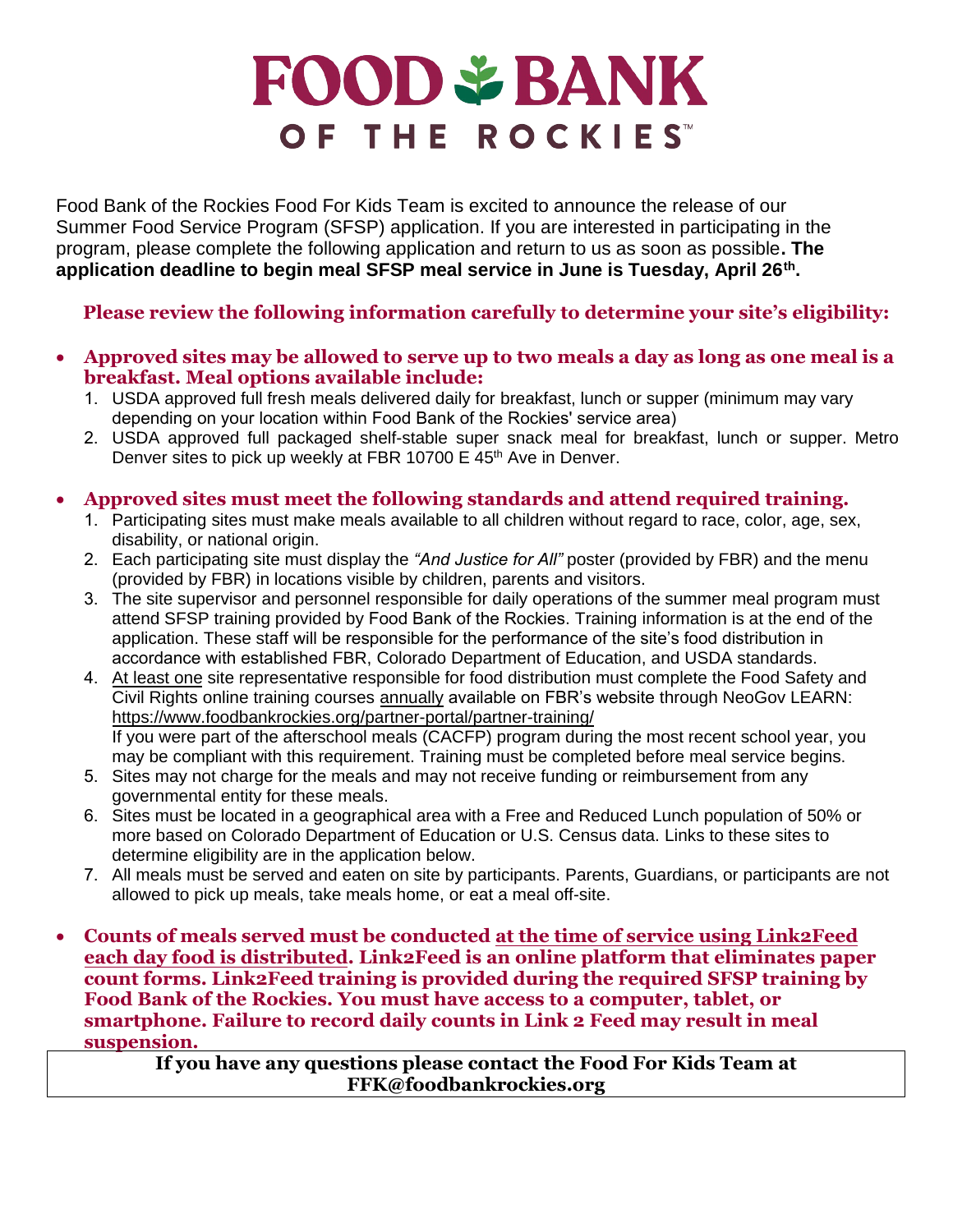# **SFSP—Information and Site Requirements by Meal Type**



Each type of meal available has certain site requirements related to quantity, storage, and food safety. Please review each below to help you determine the best meal to serve at your site.

Τ

Contact Food For Kids staff if you have any questions at FFK@foodbankrockies.org.

| <b>Shelf-stable "Super Snack" Meal</b>                                 | <b>Fresh Meals</b>                                                                                   |
|------------------------------------------------------------------------|------------------------------------------------------------------------------------------------------|
| Breakfast available during summer only                                 | Breakfast available during summer only                                                               |
| Minimum served - 200 monthly**                                         | Minimum served-30 daily**                                                                            |
| ** Minimum is a combination of meals: breakfast,<br>lunch or supper,   | ** Minimum is a combination of meals: breakfast,<br>lunch or supper                                  |
| Meals meet USDA requirements (see sample menu)                         | Meals meet USDA requirements (see sample menu)                                                       |
| <b>Storage</b>                                                         | <b>Storage</b>                                                                                       |
| · Cool, dry area-shelving or cabinets                                  | Refrigerator                                                                                         |
| · Shelf stable (UHT) milk can be refrigerated but not<br>required      | Residential size for up to 65 meals, including milk<br>(UHT shelf stable)                            |
| · Maintain storage temps with thermometer and                          | . Commercial size for more meals                                                                     |
| temperature log<br><b>Food Safety and Sanitation</b>                   | · Maintain refrigerator temps with thermometer and<br>temperature log (temp at 39° or below)         |
| · Hand washing facilities (sink/soap/towels or hand                    | <b>Food Safety and Sanitation</b>                                                                    |
| sanitizer)<br>Daily cleaning of serving and eating surfaces            | · Hand washing facilities (sink/soap/towels or hand<br>sanitizer)                                    |
| · Trash cans                                                           | · Food storage temps monitored and recorded                                                          |
| <b>Other</b>                                                           | (thermometers and logs will be provided)                                                             |
| · Meals are picked up weekly at FBR by the site on                     | . Daily cleaning of serving and eating surfaces                                                      |
| Tuesdays from 9am-3pm; delivery may be<br>available to rural locations | Other                                                                                                |
| · Meal counts must be submitted daily through                          | · Meals are delivered by our vendor daily or as<br>scheduled; rural delivery subject to availability |
| Link2Feed                                                              | · Meal counts must by submitted daily through<br>Link2Feed                                           |
| This institution is an equal opportunity provider                      |                                                                                                      |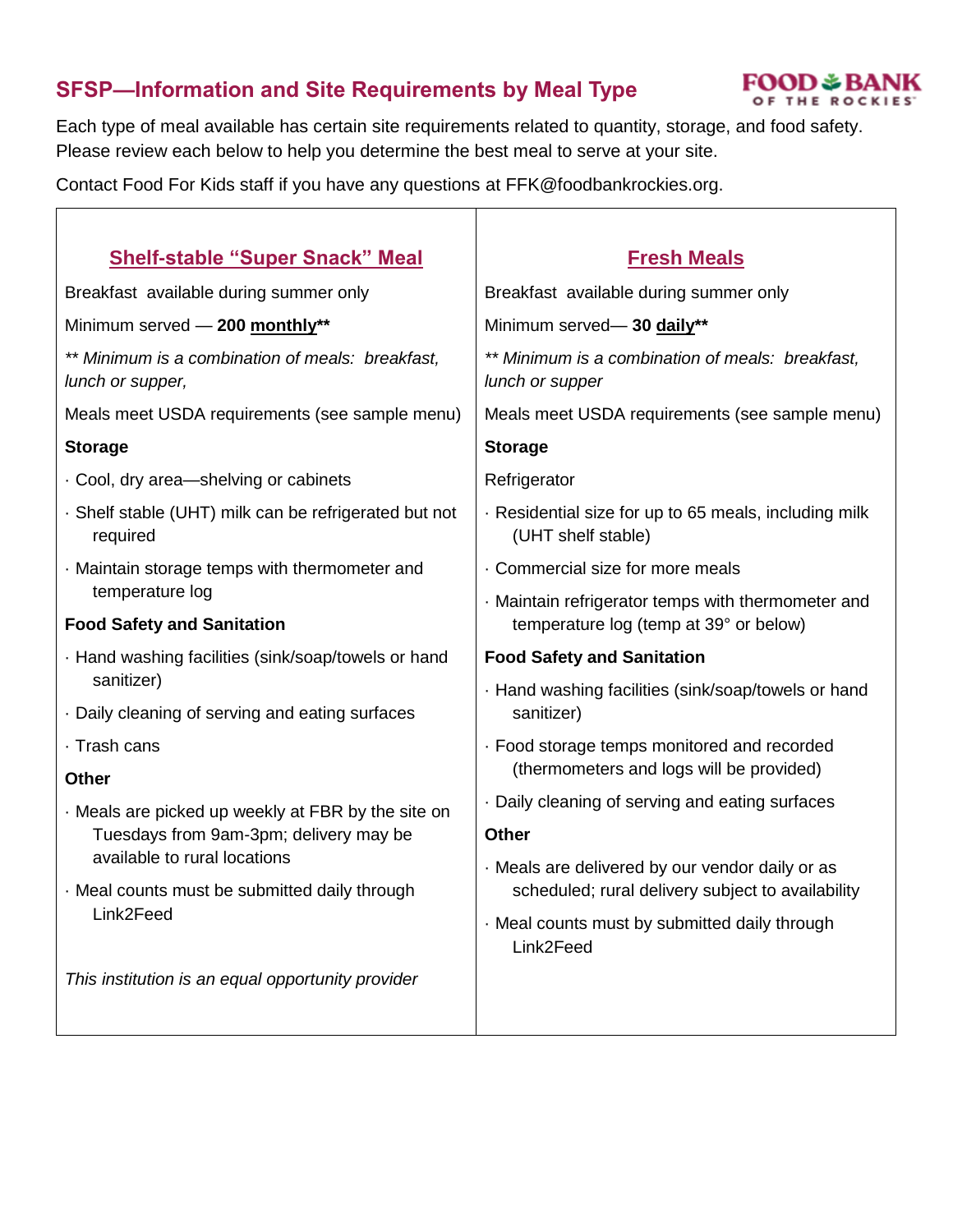## **Sample Menus**

Food Bank of the Rockies and its approved vendors follow the USDA meal pattern for child nutrition programs for meals provided to sites. Below are examples of menus for each of our meal choices. Menus are subject to change; menus below are samples. Special dietary requests will be accommodated with a doctor's written note. During the summer, SFSP also includes a breakfast option.



**Shelf-stable "Super Snack" Meal - These come preassembled for easy serving. UHT Milk is separate and can be refrigerated.** 

| Chicken Salad<br><b>Sunflower Kernels</b><br><b>WG Crackers</b><br>Amazing Raisins<br>100% Veg/Fruit Juice | <b>Cheese Plank</b><br><b>Sunflower Kernels</b><br><b>WG Pizza Crackers</b><br>GoGo Squeeze<br>Applesauce<br>100% Veg/Fruit Juice | Bean Dip<br>Sunflower kernels<br><b>WG Corn Chips</b><br>Craisins<br>100% Veg/Fruit Juice | PB & J Squeezers<br><b>Sunflower Kernels</b><br><b>WG Crackers</b><br><b>Fruit Cup</b><br>100% Veg/Fruit Juice | Sunbutter Cup<br><b>Sunflower Kernels</b><br><b>WG Cracker</b><br>Craisins<br>100% Veg/Fruit Juice |
|------------------------------------------------------------------------------------------------------------|-----------------------------------------------------------------------------------------------------------------------------------|-------------------------------------------------------------------------------------------|----------------------------------------------------------------------------------------------------------------|----------------------------------------------------------------------------------------------------|
| Milk (8 oz.)                                                                                               | Milk (8 oz.)                                                                                                                      | Milk (8 oz.)                                                                              | Milk (8 oz.)                                                                                                   | Milk (8 oz.)                                                                                       |

#### **Fresh Meal—Made by our kitchen daily. Cold meals served in a unitized, sealed container.**

| WG PBJ Bites<br>Peanut Butter & Jelly<br><b>Baby Carrots</b><br><b>String Cheese</b><br><b>Blueberries</b> | Southwest Chef Salad<br>Southwestern Chicken<br>Corn Salsa<br>Shredded Lettuce &<br>Cheese<br>Pineapple<br><b>WG Goldfish</b> | Pizza Pasta Salad<br><b>Herbed Chicken</b><br>WG Penne Pasta<br>Pepperoni<br>Tomatoes & Zucchini<br>Fresh Fruit | Beef And Bean Nachos<br>Taco Beef<br><b>Refried Beans</b><br><b>Shredded Cheese</b><br>Picante Salad<br>Fruit Juice<br><b>RF Nacho Doritos</b> | Roast Beef And<br><b>Cheese Sandwich</b><br>Roast Beef<br>WG 9 Grain Bread<br><b>Green Leaf Lettuce</b><br><b>Baby Carrots</b><br>Applesauce |
|------------------------------------------------------------------------------------------------------------|-------------------------------------------------------------------------------------------------------------------------------|-----------------------------------------------------------------------------------------------------------------|------------------------------------------------------------------------------------------------------------------------------------------------|----------------------------------------------------------------------------------------------------------------------------------------------|
| Milk, UHT                                                                                                  | Milk, UHT                                                                                                                     | Milk, UHT                                                                                                       | Milk, UHT                                                                                                                                      | Milk, UHT                                                                                                                                    |



*This institution is an equal opportunity provider*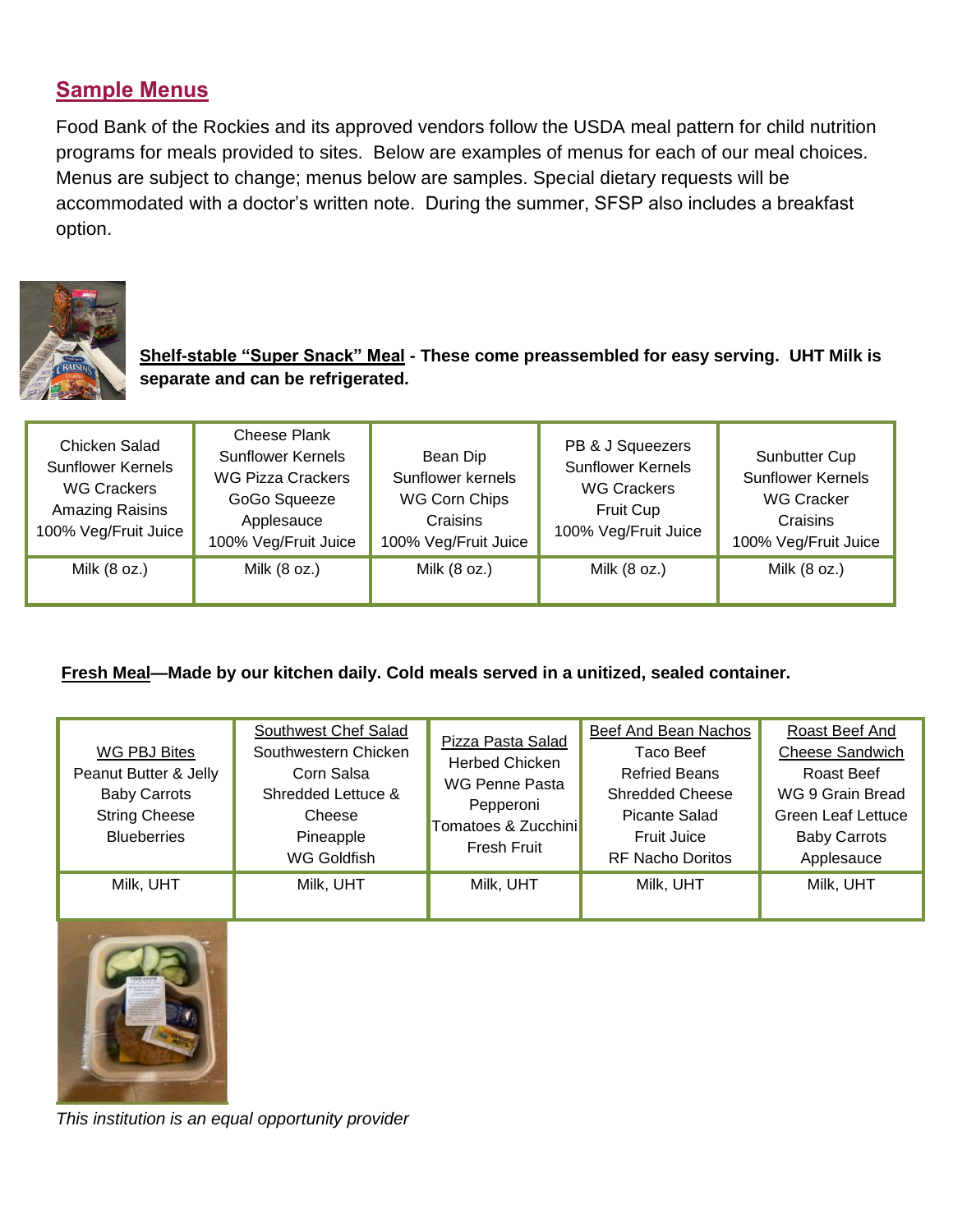## **SUMMER FOOD SERVICE PROGRAM (SFSP) SITE APPLICATION**

**Thank you for your interest in the summer meal program under Food Bank of the Rockies' sponsorship. Please complete this application to receive full consideration. ALL SECTIONS MUST BE COMPLETED. INCOMPLETE APPLICATIONS MAY DELAY THE START OF THE PROGRAM. Please refer to the previous pages for program information and meal type requirements.**

#### **SITE INFORMATION**

| Site Name:             |  |
|------------------------|--|
| <b>Street Address:</b> |  |
| City:                  |  |
| County:                |  |
| Zip Code: $+4$         |  |
| Nearest cross streets: |  |

#### **Primary Site Contact Information**

| Name (First & Last):                   |  |
|----------------------------------------|--|
| <b>Phone (Best Contact</b><br>Number): |  |
| <b>Email Address:</b>                  |  |
| <b>Position Title:</b>                 |  |
| Date of Background check:              |  |

#### **Secondary Site Contact Information**

| Name (First & Last):         |  |
|------------------------------|--|
| Phone (Best Contact Number): |  |
| Email Address:               |  |
| <b>Position Title:</b>       |  |
| Date of Background check:    |  |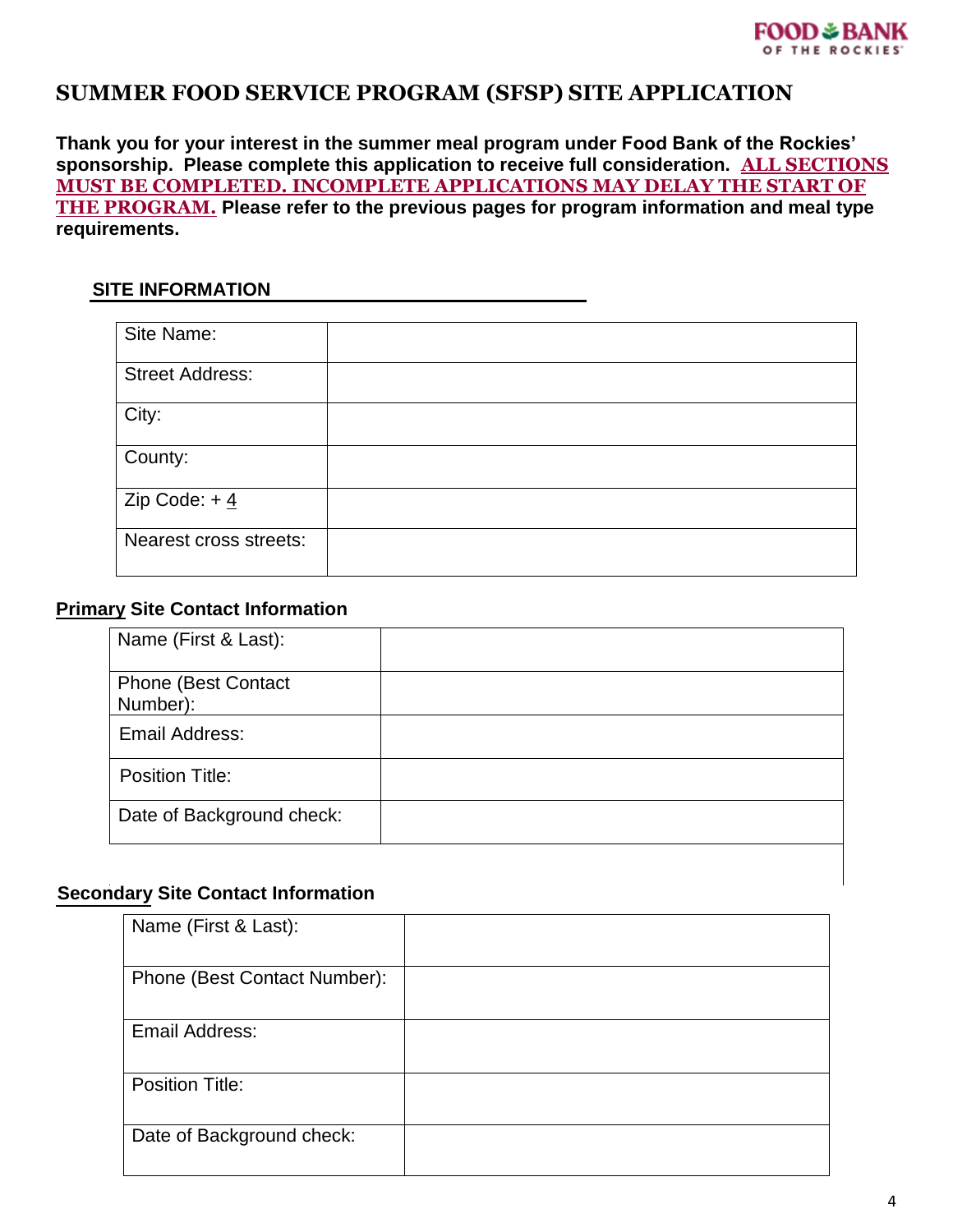## **GENERAL SITE INFORMATION**

- Age Range of children you will be serving: **\_\_\_\_\_\_ years to \_\_\_\_\_\_ years**
- Has this site ever participated in the Summer Food Service Program under this Sponsor (FBR)?  **Yes\_\_ No\_\_\_**
- Do you participate in any of these other USDA programs? (check all that apply)

**꙱ National School Lunch Program (NSLP) ꙱ School Breakfast Program (SBP) ꙱ Child and Adult Care Food Program (CACFP) ꙱ Special Milk Program (SMP)**

• Is this site associated with and/or operated by a public housing authority? **Yes\_\_\_ No\_\_\_**

## **SITE TYPE (check only one)**

**Open**: Located in an eligible area and meals are available to all children in the area. **\* Restricted Open**: Located in an eligible area with meals available on a "first-come, first- served" basis but service of meals may be limited due to reasons of space, security, safety or control. **\* Closed Enrolled:** Service is open only to enrolled children as opposed to the community at large. The site may establish eligibility by (1) collecting income eligibility forms with at least 50% of the enrolled children being eligible for free or reduced-price school lunches, or (2) by using area eligibility information provided by their local school district documenting that at least 50% of the children served by the nearest school are eligible for free or reduced-price school lunches. Accredited summer schools do not qualify as closed enrolled sites.

**\_\_\_\_\_\_\_\_\_\_\_\_\_\_\_\_\_\_\_\_\_\_\_\_\_\_\_\_\_\_\_\_\_\_\_\_\_\_\_\_\_\_\_\_\_\_\_\_\_\_\_\_\_\_\_\_\_\_\_\_\_\_\_\_\_\_\_\_\_\_\_\_\_\_\_\_\_\_\_\_ \_\_\_\_\_\_\_\_\_\_\_\_\_\_\_\_\_\_\_\_\_\_\_\_\_\_\_\_\_\_\_\_\_\_\_\_\_\_\_\_\_\_\_\_\_\_\_\_\_\_\_\_\_\_\_\_\_\_\_\_\_\_\_\_\_\_\_\_\_\_\_\_\_\_\_\_\_\_\_\_**

 **\* Reason for operating a Restricted Open or Closed Enrolled Site:**

## **SITE ELIGIBILITY**

- Is this site open only to enrolled summer school students who receive academic credit? **Yes\_\_\_ No\_\_\_**
- Did this site operate last year or over the summer?**Yes\_\_\_ No\_\_\_**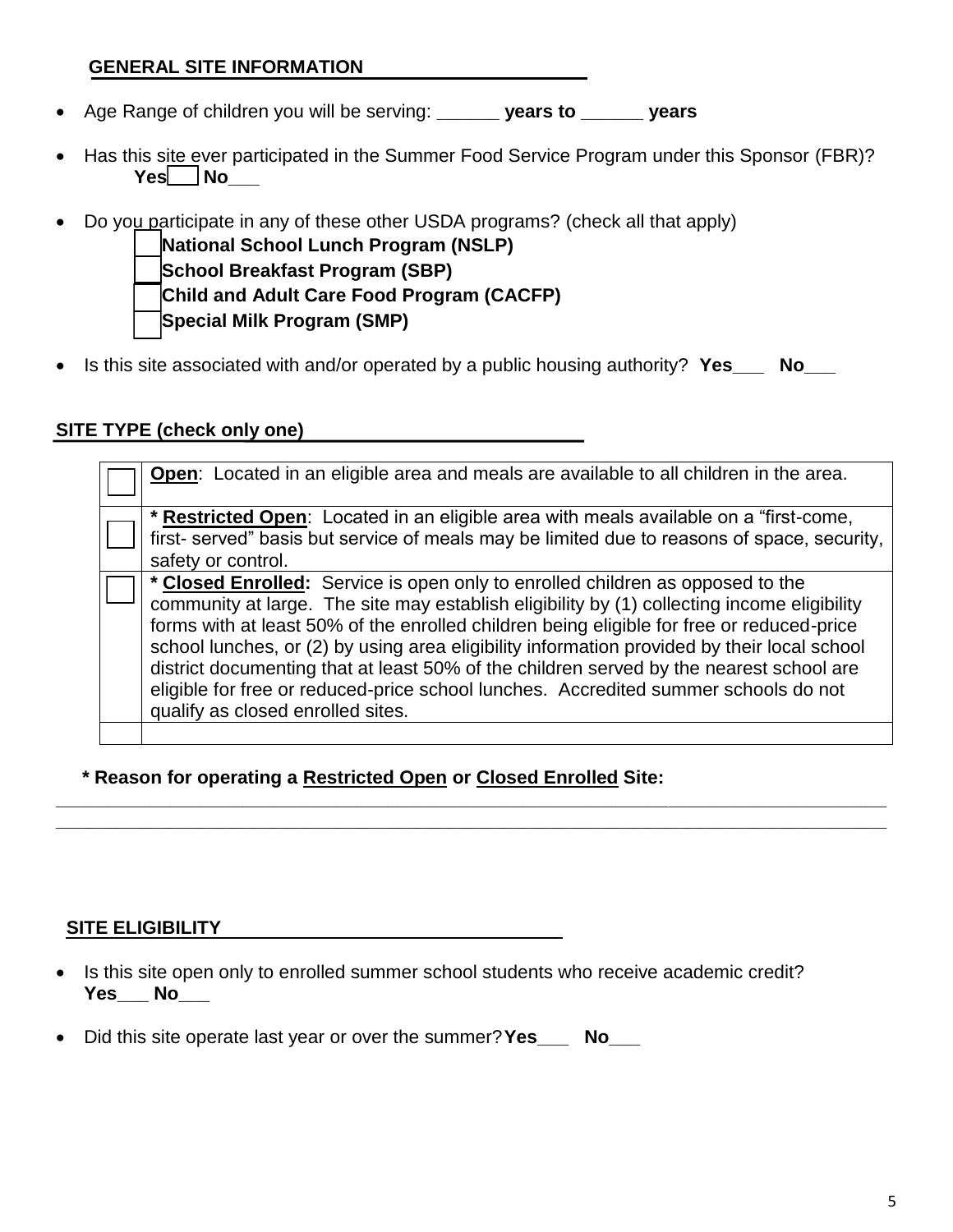**Eligibility Method: Choose one of the below on which you are basing your eligibility** 

**School Data, what is the closest school to your site location? Eligible sites are located in a geographical area with a Free and Reduced Lunch population of 50% or more based on individual school OR Colorado census data.**

| <b>School Name:</b><br><u> 1989 - Johann Harry Harry Harry Harry Harry Harry Harry Harry Harry Harry Harry Harry Harry Harry Harry Harry</u><br>Percent Eligible for Free or Reduced Lunches: __________________________________ |
|----------------------------------------------------------------------------------------------------------------------------------------------------------------------------------------------------------------------------------|
|                                                                                                                                                                                                                                  |
| Please visit Colorado Department of Education Website to determine your site free and                                                                                                                                            |
| reduced school numbers. School Level Data, •2020-21 PK-12 Free and Reduced Lunch Eligibility by                                                                                                                                  |
| School (XLSX) http://www.cde.state.co.us./cdereval/pupilcurrent                                                                                                                                                                  |
| Or by Colorado Census Data: https://www.fns.usda.gov/area-eligibility                                                                                                                                                            |
| Closed Enrolled Site information: (If you are applying to be a closed enrolled site use<br>this section)                                                                                                                         |
| Projected Number of Enrolled Children: _______                                                                                                                                                                                   |
| Projected Number of Enrolled Children who are eligible to receive free or<br>Reduced-price meals: _________                                                                                                                      |
| Percentage of Enrollment Eligible for Free and Reduced-price Meals: _____%                                                                                                                                                       |
| <b>SITE OPERATION</b>                                                                                                                                                                                                            |
| • Operation Dates                                                                                                                                                                                                                |
|                                                                                                                                                                                                                                  |
|                                                                                                                                                                                                                                  |
| Indicate any meal service closures (Scheduled closures when you will not be serving<br>meals) Unexpected closures must be reported immediately to FBR staff.                                                                     |
|                                                                                                                                                                                                                                  |
|                                                                                                                                                                                                                                  |
| Number of days site will operate and serve each month (do not count days you will not be<br>$\bullet$<br>serving)                                                                                                                |
| June ________ July ________ August _______                                                                                                                                                                                       |
| Total # of days the Site will serve __________ (Add together all months)                                                                                                                                                         |
| Indicate if this is an Indoor or Outdoor site (check one):<br>Indoor______ or Outdoor____<br>$\bullet$<br>If this is an outdoor site, indicate your plan for serving meals during inclement weather                              |
| (Check one) $\Box$ Move service indoors $\Box$ Serve under a canopy or other shelter $\Box$ Cancel meal service                                                                                                                  |
| Is this a mobile site?<br>No <sub>1</sub><br>Yes<br>or                                                                                                                                                                           |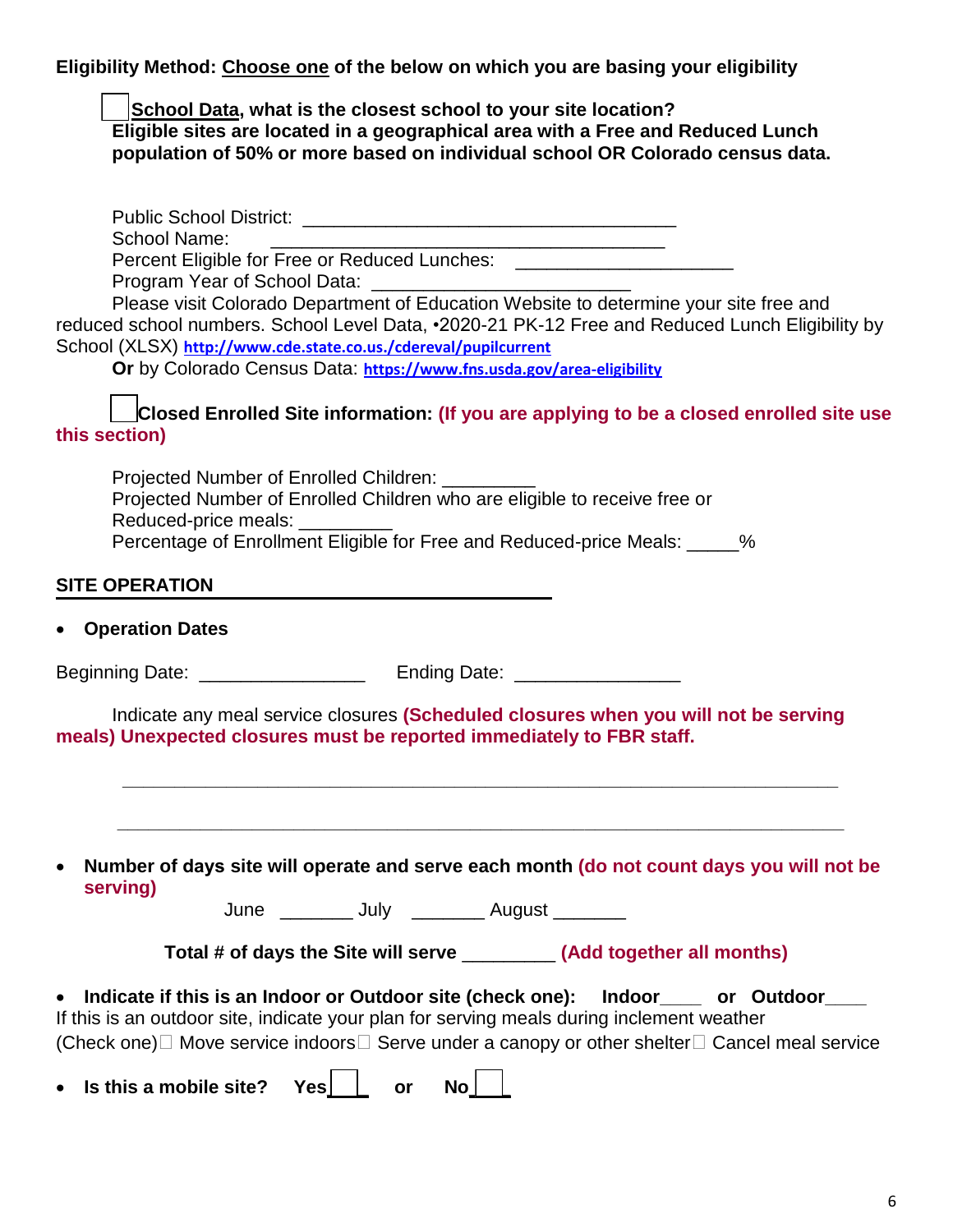#### **MEAL TYPE**

**(See Site Requirements and Sample Menus at the beginning of this document for more information) Approved sites may be allowed to serve up to two meals a day as long as one meal is a breakfast.**

|                                                   | <b>Breakfast: (Choose Option)</b>                                                                                                                                                                                                                                                                                               |  |  |
|---------------------------------------------------|---------------------------------------------------------------------------------------------------------------------------------------------------------------------------------------------------------------------------------------------------------------------------------------------------------------------------------|--|--|
| Fresh Meals (Must serve at least 30 kids per day) |                                                                                                                                                                                                                                                                                                                                 |  |  |
|                                                   | <b>Shelf Stable "Super Snack" Meals</b>                                                                                                                                                                                                                                                                                         |  |  |
|                                                   | $\triangleright$ Beginning Date: _________________<br>Ending Date: _________________<br>> Days Meals are requested (circle all that apply)<br>Monday<br>Tuesday    <br>Wednesday  <br>Thursday<br>Friday<br>Saturday<br>Sunday                                                                                                  |  |  |
|                                                   | > Meal time: Start ________________                                                                                                                                                                                                                                                                                             |  |  |
|                                                   | > How many kids do you anticipate serving each day _________________                                                                                                                                                                                                                                                            |  |  |
|                                                   | Lunch: (Choose Option)<br>Fresh Meals (Must serve at least 30 kids per day)<br><b>Shelf Stable "Super Snack" Meals</b>                                                                                                                                                                                                          |  |  |
|                                                   | > Beginning Date: _______<br>Ending Date: ________________<br>Days Meals are requested (circle all that apply)<br>Monday<br>Tuesday<br>Wednesday  <br>Thursday<br>Friday<br>Saturday<br>Sunday<br>$End$ _____________<br>> Meal time: Start<br>> How many kids do you anticipate serving each day: ____________________________ |  |  |
|                                                   | <b>Supper: (Choose Option)</b><br>Fresh Meals (Must serve at least 30 meals per day)<br><b>Shelf Stable "Super Snack" Meals</b>                                                                                                                                                                                                 |  |  |
| ≻                                                 | > Beginning Date: _______________<br>Ending Date: _________________<br>Days Meals are requested (circle all that apply)<br>Monday<br>Thursday<br>Tuesday<br>Wednesday<br>Friday<br>Saturday<br>Sunday<br>End<br>> How many kids do you anticipate serving each day: ____________________________                                |  |  |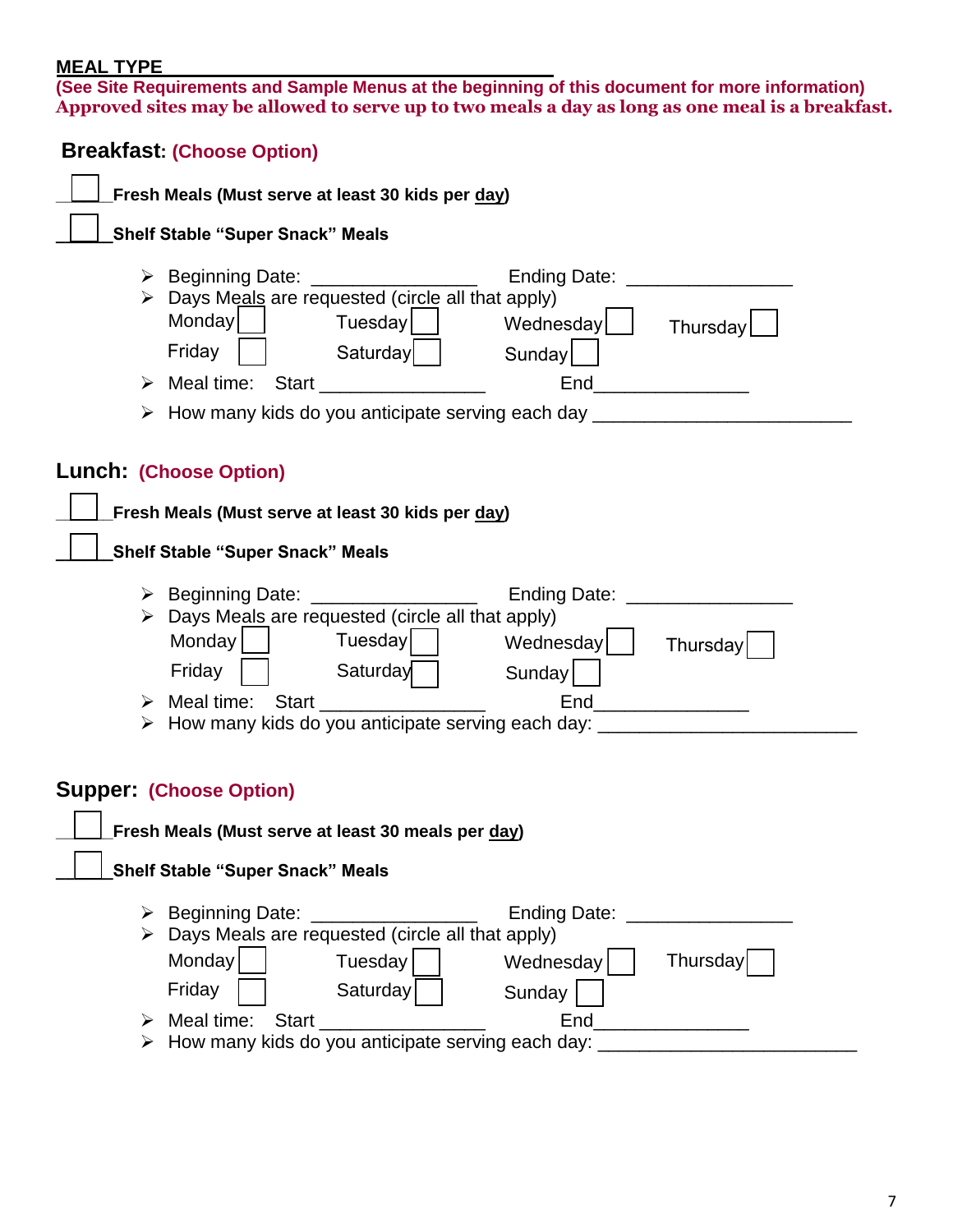## **MANDATORY TRAINING**

- All staff that are responsible for serving and administering the summer meals program must attend training with FBR. **If you are not able to participate in the training, your site will not be able to participate in the meal program.**
- Training will be approximately one hour, via zoom. Times and dates will be offered as soon as your site is approved for the Summer Food Program.

#### **Site Server(s): List names with a contact phone number and email address**

Each server will receive a Link2Feed username and password from FBR staff with the email provided.

| <b>NAME</b> | <b>PHONE#</b> | <b>EMAIL</b> |
|-------------|---------------|--------------|
|             |               |              |
|             |               |              |
|             |               |              |
|             |               |              |
|             |               |              |
|             |               |              |
|             |               |              |

**RETURN THIS APPLICATION WITH ALL AREAS COMPLETED including the partner agreements below to: Eva Knezic at [eknezic@foodbankrockies.org](mailto:eknezic@foodbankrockies.org)**

**Contact the Food For Kids Team with questions at FFK@fodbankrockies.org**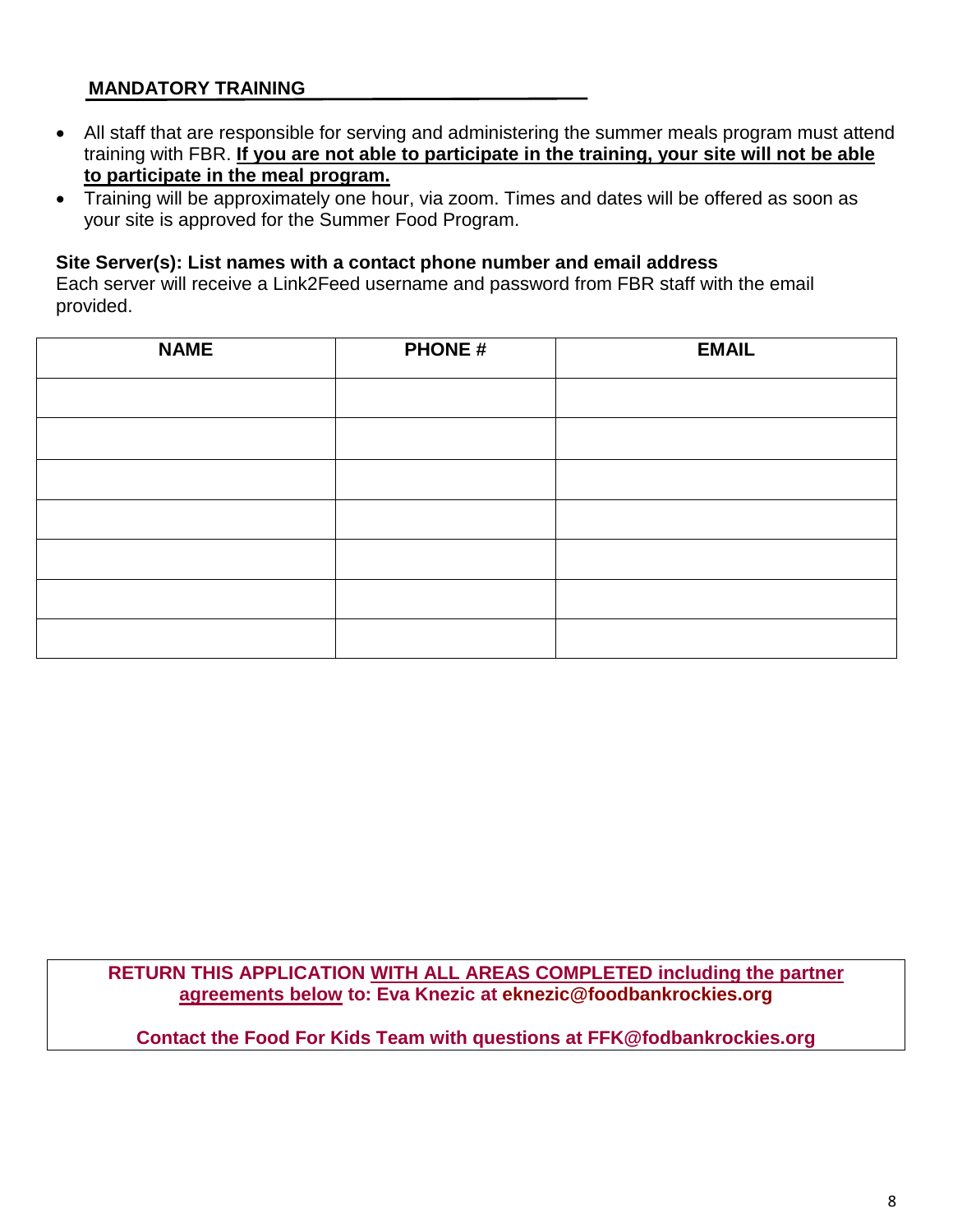**Date Rec'd \_\_\_\_\_\_** 

#### **PARTNER Name:**

| <b>PARTNER Site Address (Street, City, State, Zip)</b> | <b>Area Code and Telephone Number</b> |  |
|--------------------------------------------------------|---------------------------------------|--|
|                                                        |                                       |  |

The purpose of this agreement, and any attachments, is to define the services that will be provided to Partner by FOOD BANK OF THE ROCKIES and the duties and responsibilities of each. FOOD BANK OF THE ROCKIES' purpose is to collect and re-distribute surplus food and essential items to tax exempt,  $501(c)(3)$  organizations as defined by Section 170(e)(3) of the Internal Revenue Code. FOOD BANK OF THE ROCKIES's Mission is to end hunger by efficiently procuring and distributing food and essentials to people in need through our partner agencies in Northern Colorado and Wyoming. The undersigned authorized agents of the PARTNER agree to and will ensure compliance with the following criteria in order to participate in the FOOD BANK OF THE ROCKIES' distribution program.

#### **PARTNER agrees to:**

**1.** Meet IRS eligibility requirements for receipt, transfer and use of donated food under section 170(e)(3) and must have 501(c)(3) federal tax-exempt status and provide a copy of the IRS tax-exempt letter to FOOD BANK OF THE ROCKIES and notify FOOD BANK OF THE ROCKIES of any changes to their tax status. This will not apply to Government supported programs (CSFP, TEFAP, CACFP, or SFSP).

**2.** Notify FOOD BANK OF THE ROCKIES in writing within 15 days, when there are any changes to their food program including: location, director, contact, shoppers, and type/size of food program or additional storage or distribution sites. All changes must be approved by FOOD BANK OF THE ROCKIES staff before continuation of the services called for in this agreement. Note: New PARTNER shoppers must attend an orientation session prior to placing or picking up an order.

**3.** Participate in random monitoring, scheduled and unscheduled, of its food program(s) by FOOD BANK OF THE ROCKIES staff and/or volunteers appropriately trained by FOOD BANK OF THE ROCKIES, which will be conducted at a minimum of once every two (2) years and agrees to fully accommodate and allow FOOD BANK OF THE ROCKIES trained staff and volunteers full and complete access to facilities, Partner's staff, volunteers and clients for FOOD BANK OF THE ROCKIES/Feeding America research projects as requested. Monitoring may be more frequent for Government supported programs.

**4.** Identify their organization as a Partner of FOOD BANK OF THE ROCKIES by prominently posting a FOOD BANK OF THE ROCKIES provided poster. Additionally, PARTNER should include the words "Partner of Food Bank of the Rockies" and identify the partnership by including the Food Bank of the Rockies' logo on organization's website with a link to the Food Bank of the Rockies' website and/or pertinent Food Bank of the Rockies' webpages. PARTNER will not identify themselves as or make representations on behalf of FOOD BANK OF THE ROCKIES but will clearly identify and state they are a "partner of the Food Bank of the Rockies". Upon termination of this Partnership Agreement by either Party, the PARTNER shall cease to represent itself in any fashion as a Partner of FOOD BANK OF THE ROCKIES. Within thirty (30) calendar days of termination of agreement, PARTNER shall take all appropriate actions to remove "Partner of Food Bank of the Rockies" from all materials including digital platforms like the website and social media.

**5.** Not engage in discrimination, in the provision of service against a person because of race, color, religion (creed), national origin, ancestry, age, marital status, disability, sexual orientation, or military status, in any of its activities or operations. All clients will be treated with the utmost of respect and courtesy. Keep a minimum of one (1) staff person from each program Civil Rights certified at all times. Civil Rights re-certifications are required annually. Certification is available through an online course provided by First Net Learning at no charge. USDA Partners can also attend the State's Civil Rights training. This coursework is required for all Government supported programs.

**6.** Ensure that PARTNER, its employees, its volunteers, and its clients must not sell, transfer, trade or barter any items received from FOOD BANK OF THE ROCKIES in exchange for money, property, services or otherwise allow the items to enter commercial channels.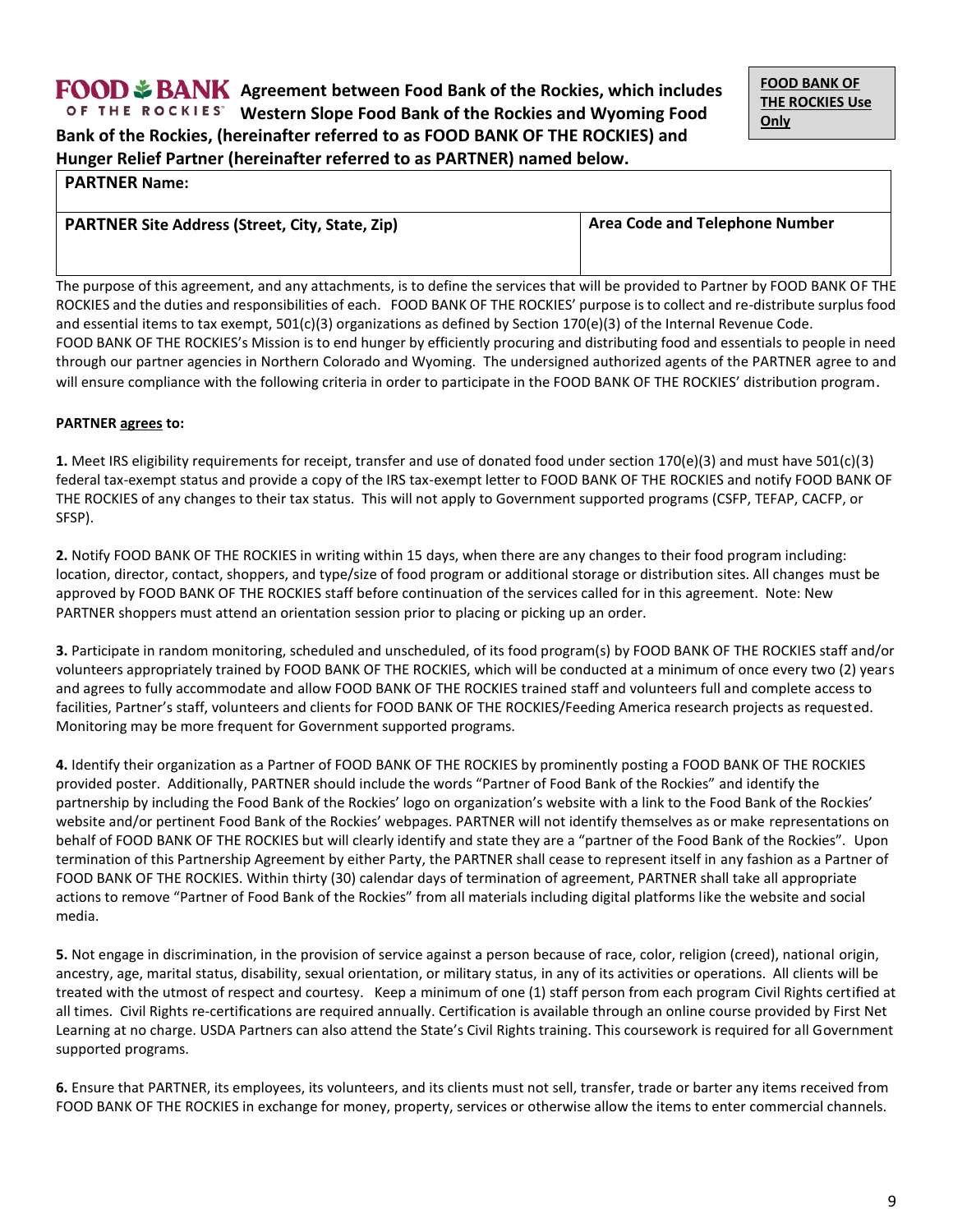**7.** Not require mandatory donations or suggest the same in any manner whatsoever, require or request volunteer time or participation in any religious activity or service in order to receive food, nor show preferential treatment to clients who do participate, voluntarily donate, or volunteer their services.

**8.** Use the products solely for charitable purposes related to PARTNER's mission. FOOD BANK OF THE ROCKIES product must not be given to staff for personal use, served for general partner or congregation use or be used for fundraising purposes, such as prizes or gifts.

**9.** Support FOOD BANK OF THE ROCKIES and Feeding America's mission of closing the Meal Gap by receiving monthly food orders and/or allocations. PARTNER may have partnership terminated due to no activity on their accounts. In the occurrence of being inactivated, PARTNER will be required to reapply by completing and submitting the FOOD BANK OF THE ROCKIES Partner Application.

**10.** Support the operation of FOOD BANK OF THE ROCKIES with a support fee ("ASF") up to the current FOOD BANK OF THE ROCKIES and Feeding America specified rate per pound for product received, payable at the time of pick up or via approved and current credit account. Not applicable to Government supported programs.

**11.** Pay a service charge plus any costs or other fees incurred to collect unpaid amounts for any check used to pay the support fee that is returned to FOOD BANK OF THE ROCKIES for Insufficient Funds, Account Closed, or any reason. In addition, if costs are spent in order to collect amounts due to FOOD BANK OF THE ROCKIES, those amounts must be reimbursed to us before PARTNER can use our services again.

**12.** Abide by the policies, procedures and record keeping requirements of FOOD BANK OF THE ROCKIES, including maintaining annual chronological records of all receipts for products received from FOOD BANK OF THE ROCKIES. This record must be made available to FOOD BANK OF THE ROCKIES during monitoring visits and kept on file for three (3) years + current year for auditing purposes.

**13.** PARTNER is required to collect and maintain client served numbers per FOOD BANK OF THE ROCKIES direction. Selected Partners utilizing Link2Feed (L2F), a client service insights software, agrees to the MOU and EULA agreement; outlining terms of upholding the highest security and ethical standards in regards to client Information. L2F is offered and available to selected Partners based on program participation and gap analysis. L2F is offered at no charge to the PARTNER.

**14.** Serve directly to clients in the form of meals; distribute items for emergency situations and/or supplemental assistance within FOOD BANK OF THE ROCKIES' service areas in Colorado or Wyoming. Food assistance programs are offered at no cost to the clients.

**15.** Have adequate storage space and agrees to store all food in a manner that is appropriate given the nature of the various food products to insure wholesomeness until used and/or distributed. FOOD BANK OF THE ROCKIES prefers food storage facilities to be commercial buildings. PARTNERS with residential storage/distribution facilities will be accepted at the sole discretion of FOOD BANK OF THE ROCKIES.

**16.** Abide by local, state and federal laws regarding food handling, food safety and storage. PARTNER agrees to check FDA recall website via link on FOOD BANK OF THE ROCKIES website a minimum of once weekly. FOOD BANK OF THE ROCKIES will make every attempt to notify PARTNER via email, website and waiting area postings of any FDA recalls or safety issues related to product.

**17.** Immediately notify FOOD BANK OF THE ROCKIES whenever it receives notice of any claim of liability with respect to food or any report of illness, which may have been caused by food provided by FOOD BANK OF THE ROCKIES.

**18.** Keep a minimum of one (1) staff person from each program food safety certified at all times. Food Safety re-certifications are required annually. Certification is available through an online course provided by First Net Learning at no charge, or through outside sources at the PARTNER'S cost. If training takes place outside of FOOD BANK OF THE ROCKIES, PARTNER will provide proof of certification, along with the name of the training company and date of course.

**19.** Notify FOOD BANK OF THE ROCKIES personnel immediately in the event of an accident involving a designated representative of the PARTNER occurring anywhere on FOOD BANK OF THE ROCKIES premises. Report all injuries (including minor injuries), fill out and sign accident report provided by FOOD BANK OF THE ROCKIES. Authorized representatives of the PARTNER assume all risks of visiting, shopping and volunteering in an environment that includes, but is not limited to, lifting heavy boxes, working near machinery, walking on or around pallets of product, standing on cement or asphalt, or other potential dangers as exist in and around an operating warehouse/storage facility.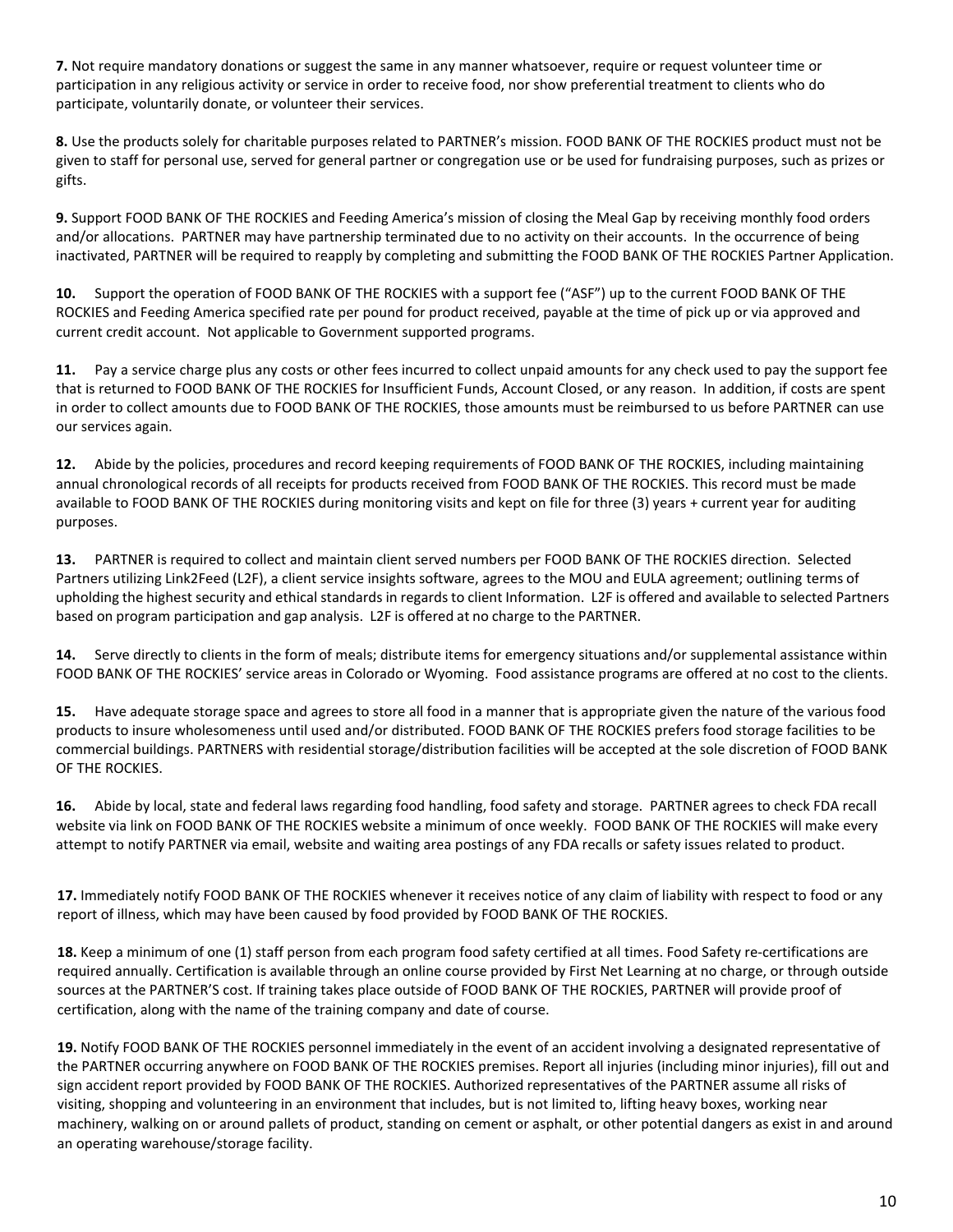**20.** Support a positive work environment, free of unlawful harassment or discrimination. All PARTNER representatives while in the FOOD BANK OF THE ROCKIES Warehouse are expected to conduct themselves professionally and in a respectful manner when interacting with FOOD BANK OF THE ROCKIES staff, clients, volunteers, other Partners, vendors, and board members.

**21** Abide by FOOD BANK OF THE ROCKIES' zero tolerance policy for the following:

- Threats or violent acts directed to staff, volunteers, partner representatives or property of FOOD BANK OF THE ROCKIES: This includes, but is not limited to, threatening or hostile behaviors, physical abuse, vandalism, arson, or sabotage.
- Theft: Theft includes consuming or possessing FOOD BANK OF THE ROCKIES items meant for those eligible clients being served by the PARTNER.

• The manufacture, possession, sale or use of any controlled substance while on FOOD BANK OF THE ROCKIES premises. Violators will be asked to leave FOOD BANK OF THE ROCKIES' premises and will not be allowed to return. In addition, his/her PARTNER will be contacted and further action may be taken, including and up to possible suspension/termination of Partner status. **In the event FOOD BANK OF THE ROCKIES has reason to believe any parts of this agreement have been violated, the PARTNER understands the following procedures will be employed.** The action taken depends on the severity of the violation and could be any of the following:

- Investigation
- Letter of warning
- Probation period
- Follow up to confirm compliance
- Loss of charge account privileges
- Loss of VIP privileges
- Termination

PARTNERS suspended or terminated may plead their case with the Programs Advisory Council at the regularly scheduled monthly meeting and agree to abide by the decisions of the council and FOOD BANK OF THE ROCKIES. In the case of suspension or termination, the PARTNER agrees to return any product previously received from FOOD BANK OF THE ROCKIES still in its possession at the request of the FOOD BANK OF THE ROCKIES. This agreement can be terminated by either party, without cause, by written notice at least fifteen (15) days prior to termination.

| The undersigned three people state their organization meets FOOD BANK OF THE ROCKIES' requirements for |          |          |
|--------------------------------------------------------------------------------------------------------|----------|----------|
| partnership and agree to abide by all the above.                                                       |          |          |
|                                                                                                        |          |          |
| Signature, Food Program Director or equivalent                                                         | Date     |          |
|                                                                                                        | Address: | Phone #: |
| <b>Printed Name &amp; Title</b>                                                                        |          |          |
|                                                                                                        |          |          |
| Signature, Organization Director or equivalent                                                         | Date     |          |
|                                                                                                        | Address: | Phone #: |
| <b>Printed Name &amp; Title</b>                                                                        |          |          |
|                                                                                                        |          |          |
| Signature, Board of Directors Chairperson or equivalent                                                | Date     |          |
|                                                                                                        | Address: | Phone #: |
| <b>Printed Name &amp; Title</b>                                                                        |          |          |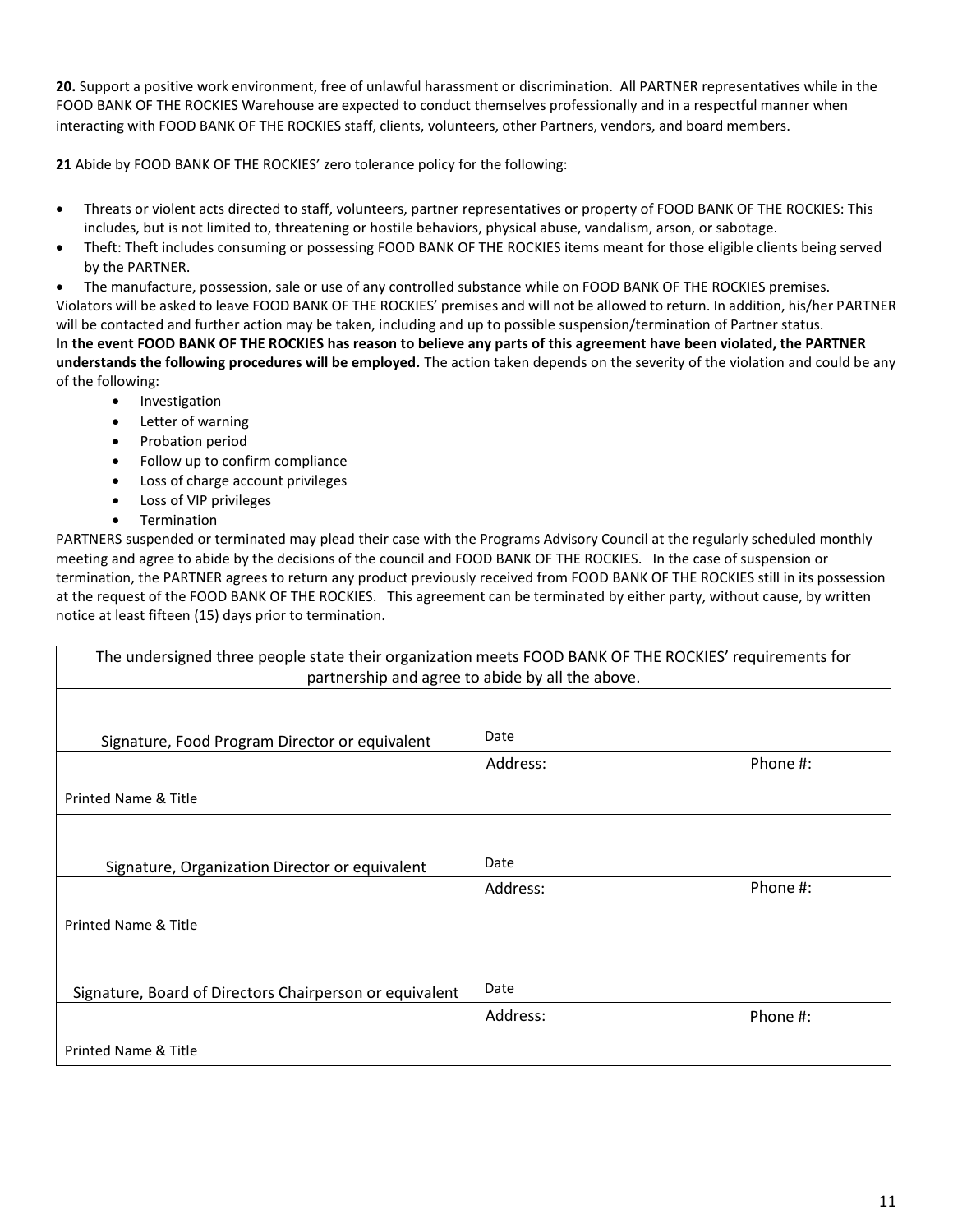#### **NOTICE TO PARTNER:**

**PLEASE READ CAREFULLY. THIS AGREEMENT CONTAINS DISCLAIMERS OF WARRANTIES AND A STRICT RELEASE OF LIABILITY.** 

**1. AGREEMENT.** This Agreement is between Food Bank of the Rockies and

|      | (PARTNER) |  |
|------|-----------|--|
| this | day of    |  |

During active participation in the food distribution program offered by FOOD BANK OF THE ROCKIES, the PARTNER will receive assorted foods from FOOD BANK OF THE ROCKIES.

- **2. INSPECTION.** The PARTNER agrees that it will be solely responsible for determining whether said food is fit for human consumption. It is the PARTNER's responsibility to review postings of FDA recalls either through FOOD BANK OF THE ROCKIES' link to the FDA site online, or through postings at the PARTNER waiting area per #16 in the Partner Agreement.
- **3. DISCLAIMER OF WARRANTIES.** The PARTNER acknowledges it accepts all food from FOOD BANK OF THE ROCKIES "as is". FOOD BANK OF THE ROCKIES, Feeding America and the original donors expressly disclaim any implied warranties of merchantability or fitness for a particular use. There are no express warranties in relation to this gift of food. No person is authorized to give any warranties on behalf of FOOD BANK OF THE ROCKIES to assume any liability for FOOD BANK OF THE ROCKIES.
- **4. RELEASE OF LIABILITY – INDEMNIFICATION.** The PARTNER releases FOOD BANK OF THE ROCKIES, Feeding America and the original donor from any liability resulting from the condition of the donated food. The PARTNER further agrees to indemnify and hold harmless FOOD BANK OF THE ROCKIES, Feeding America and the original donor from all liabilities, damages, losses, claims, causes of action at law or at equity, or any obligation whatsoever arising out of or attributed to any action of the PARTNER or any personnel employed by the PARTNER in connection with shopping, loading, other warehouse activities, storage or use of donated food.

**(Signature)**

**(Print Name and Title)**